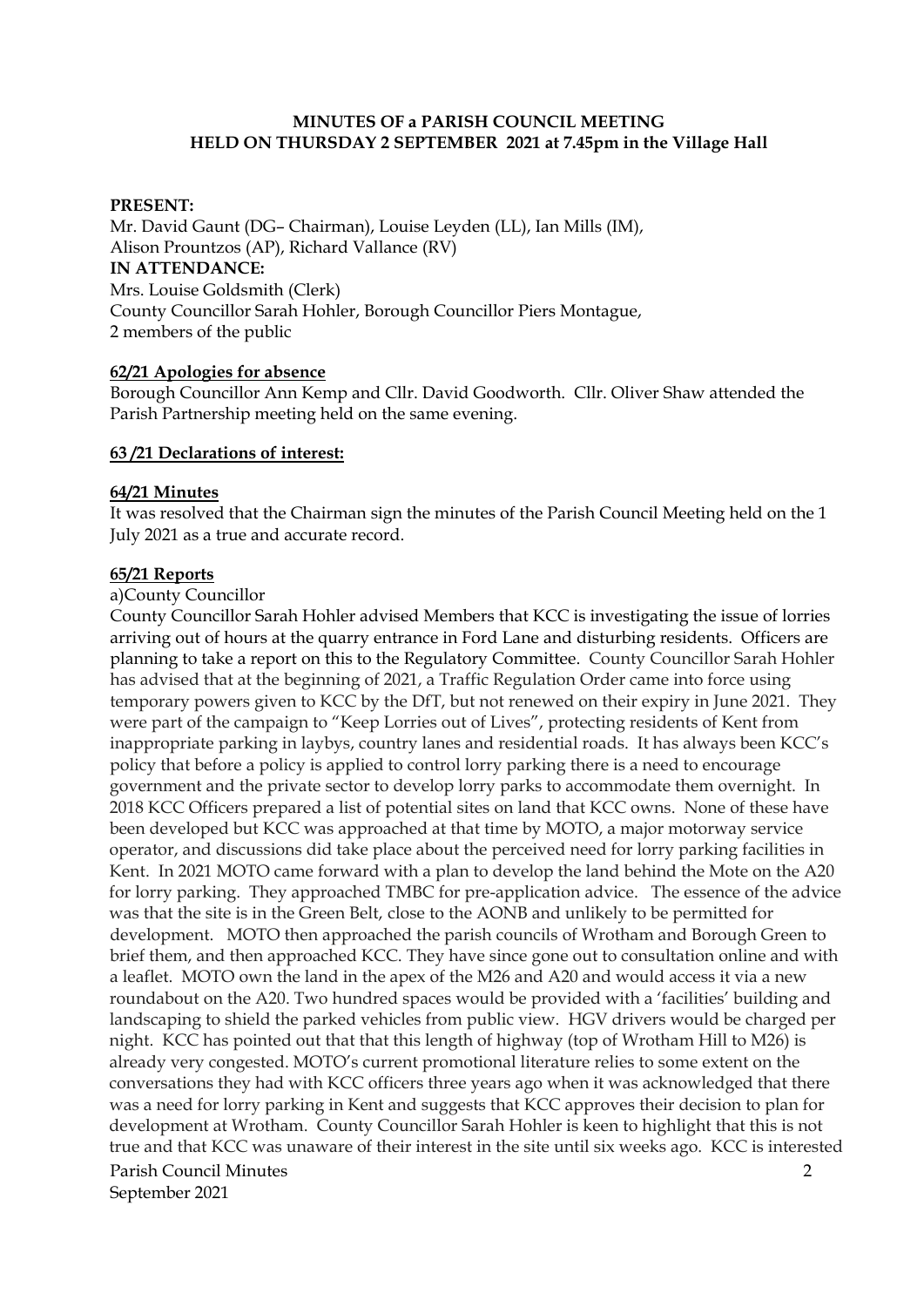in their proposal, firstly because MOTO are proposing to contribute part of the solution to the problem of lorry parking in the county, and secondly because they are proposing to connect to our network. However, any planning proposal will be decided by T&MBC and not KCC who will just be a consultee. County Councillor Sarah Hohler also advised that the Fraud Team at KCC have spent two days training Civil Enforcement Officers in two districts on a new system aimed at tackling the fraudulent use of the Disabled Persons' Blue Badge Scheme'.

DG mentioned that there are now at least seventeen sailings a day from Calais to Dublin which is lot more than it used to be meaning less lorries are on the roads throughout Kent. At the request of IM County Councillor Sarah Hohler offered to find out why KCC has not encouraged T&MBC to take advantage of funding available to install CCTV to try and prevent fly-tipping. Trials are taking place in Maidstone with new cameras which will track the number plates of people flytipping. LL suggested that the fee structure for depositing certain types of waste at the refuse sites could be prohibitive and actually cause more flytipping. LL questionend the cost effectiveness of T&MBC having to pay contractors to collect flytipping versus not charging to deposit waste at the centres. County Councillor Sarah Holher advised that KCC is doing a lot of publicity to try and educate people to use licensed waste collectors which should prevent any further increases in fly-tipping.

b)Borough Councillor – Borough Councillor Piers Montague was pleased to report that normal recycling collections are now back on track. Garden waste collections and the bulky waste service are not expected to restart for some time as Urbaser is struggling to find and retain HGV drivers. Borough Councillor Piers Montague suggested that it is questionable whether the bulky waste collection service will ever be reinstated particularly as the rubbish collected is not recycled and T&MBC is one of the few remaining Borough Councils that offer this service. Urbaser is providing daily updates to T&MBC so that Officers can review the situation in light of the ongoing shortage of staff due to the national HGV driver shortage and Covid-related issues. Urbaser is now offering the highest rates of pay for HGV drivers in Kent to try and attract new drivers. Borough Councillor Piers Montague advised Members that T&MBC has decided to not appeal against the decision of the Planning Inspectorate regarding the rejection of the submitted Local Plan and will be looking to start the whole process off again including the consultation. Officers are anticipating to be allocated a further 3,000 more houses. There will be a mini call for sites but the key five strategic sites are to remain in the new Local Plan. Following a consultation on ward boundaries by the Boundary Commission Borough Councillor Piers Montague advised Members that it is looking likely that Addington and Trottiscliffe will join the Wrotham ward creating a ward with parishes in the north-west of the borough.

*8.18pm County Councillor Sarah Hohler and Borough Councillor Piers Montague left the meeting*  c) Kent Police – On the 9 July 2021 a horse box being used as a bar at the Angel Inn, Addington Green was damaged. On the 21 July 2021 a car parked on London Road, Addington was broken into but nothing was stolen. On the 10 August 2021 at catalytic convertor was stolen from a vehicle parked in Taylors Lane, Trottiscliffe. Sadly a young gentleman was found injured and subsequently died at the Kent Horse Show held last weekend at Meadow Crest Farm in Addington. Members also noted that during and since the pandemic there has been a 15% increase in the number of domestic crime cases. Sadly 35% of all reported crime is now domestic abuse cases.

d) KALC Area Committee – IM reported that Matt Boughton the new Leader at T&MBC introduced himself at the meeting held virtually on the 22 July 2021. Discussions centred on the development of a new Local Plan. The Clerk attended the KALC meeting held on the 25 August 2021 and advised that most of the discussion centred on the future format of the Parish Partnership meetings and the Parish Charter. The minutes of both meetings have been circulated.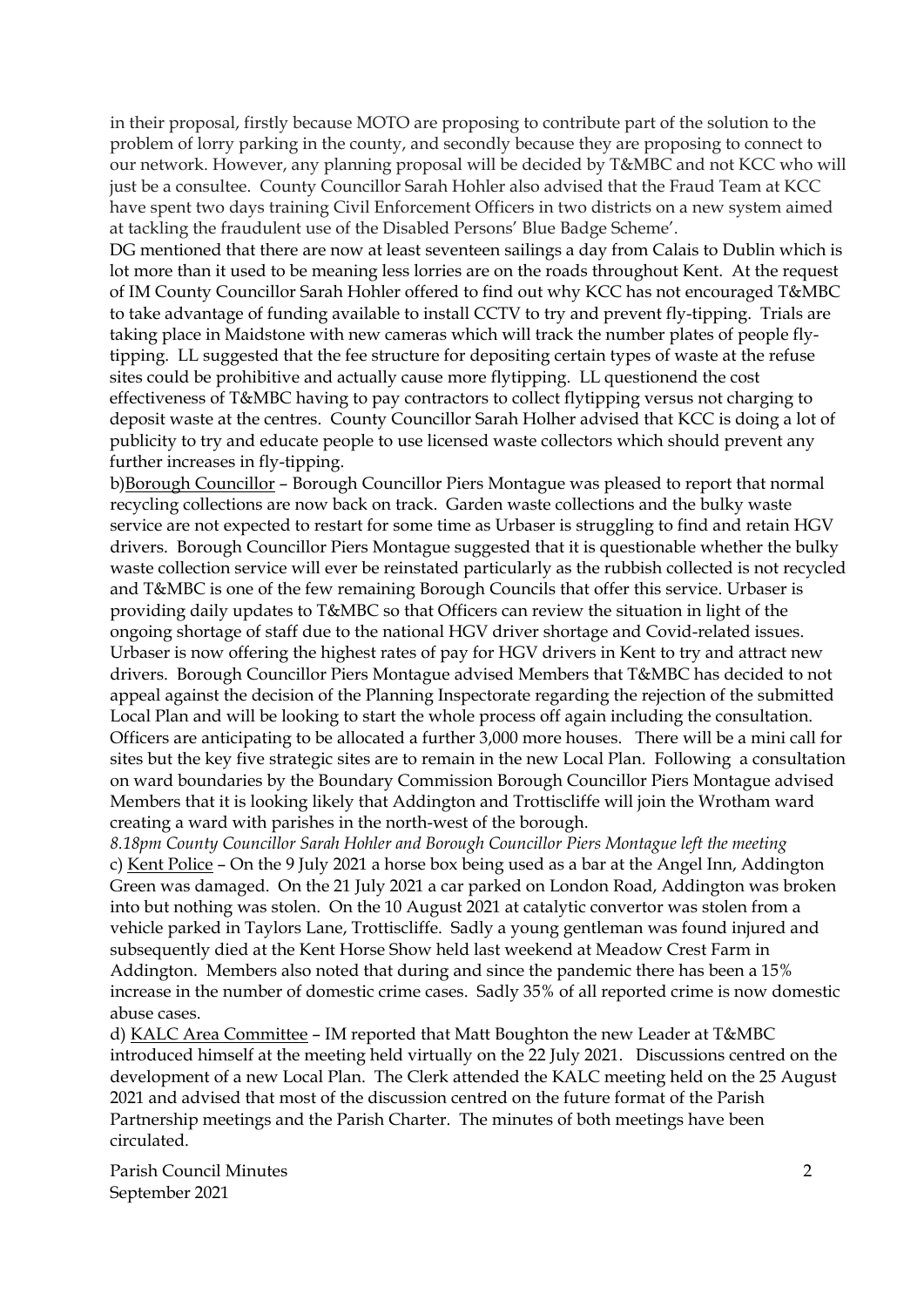e) JPCTCG – The next meeting is due to be held on the 25 September 2021.

f) Parish Partnership Panel – It was noted that OS is attending the meeting being held this evening.

g) Trosley Liaison Group – There has been no meeting. The Clerk will find out when these meetings are due to recommence.

h) Village Hall Committee – IM reported that the Village Hall Committte is holding a welcome evening on the 27 September 2021 aimed specifically at new people to the village. At this event shares will be issued for the proposed village shop and there will be a re-issue of shares for The Plough. A number of social events are planned. The Harvest Supper is due to take place on the 1 October 2021, the annual Barn Dance is booked for the 30 October 2021, the AGM for The Plough investors is on the 15 November 2021 and a black tie Christmas Dinner is taking place on the 4 December 2021. The Committee is in the process of obtaining quotes to re-seal the hall floor. i) Tree Warden – There was no report.

j) Courts Committee Meeting – DGG and the Clerk met with Borough Councillor Ann Kemp on the 6 July 2021 to review the lease agreement and the 'Official Responsibilities 2008 document'. It was agreed that no changes were needed to the overall lease agreement. The Clerk has circulated an revised copy of the Offical Responsibilities document to Members. The Clerk will arrange a Courts Committee meeting to discuss this document with the Tennis Club Committee and any Netball Committee. The Clerk has been approached by a local resident interested in setting up an adult Netball Club for the village. The Clerk has advised that the courts can be used for both netball and tennis but that a netball group would need to be a formal group with a Committee that would be willing to attend the Courts Committee Meetings and work closely with both the Parish Council and the Tennis Club Committee.

# **66/21 Matters arising**

- a) T&MBC Call for Sites/Development of the Local Plan see item 65/21 (b).
- b) Bounday Review Update see item 65/21 (b).
- c) Monthly Check of the Defibrillator The Clerk has carried out the monthly check.
- **d)** Review of drainage in the tennis club car park– The contractor has excavated the area behind the clubhouse in the corner of the car park and there is no evidence of a soakaway which appears to be a design flaw in the original construction of the courts and car parking area and likely to be the cause of all the recent flooding issues. The Tennis Club Committee has secured a quote from Swanley Contractors Ltd to install an inspection chamber, excavate and run a drainage pipe from the car park kerb to the boundary, backfill and make good for £4,336.80 (including VAT). The Clerk will arrange a meeting to discuss the works required further with DGG and the Tennis Club Committee.
- e) Queen's Platinum Jubilee On the 6 February 2022, the Queen will have reigned as monarch for 70 years. However, events will be held between the 2 and 5 June 2022. A four-day weekend will be created. The late May Spring Bank Holiday next year will be moved to Thursday 2 June and an additional Bank Holiday on Friday, 3 June will be created. Members discussed the different ways in which the village could celebrate this event and agreed that a Committee to include representatives from the village organisations should be formed with the Village Hall Committee taking the lead and AP offered to represent the Parish Council. It was **resolved** that the Clerk should apply to the Pageantmaster for Trottiscliffe to take part in the lighting of the beacons expected to take place on the 2 June 2022.
- f) Communication with parishioners The Clerk advised Members that other Parish Councils have created their own Facebook page and are using these to engage with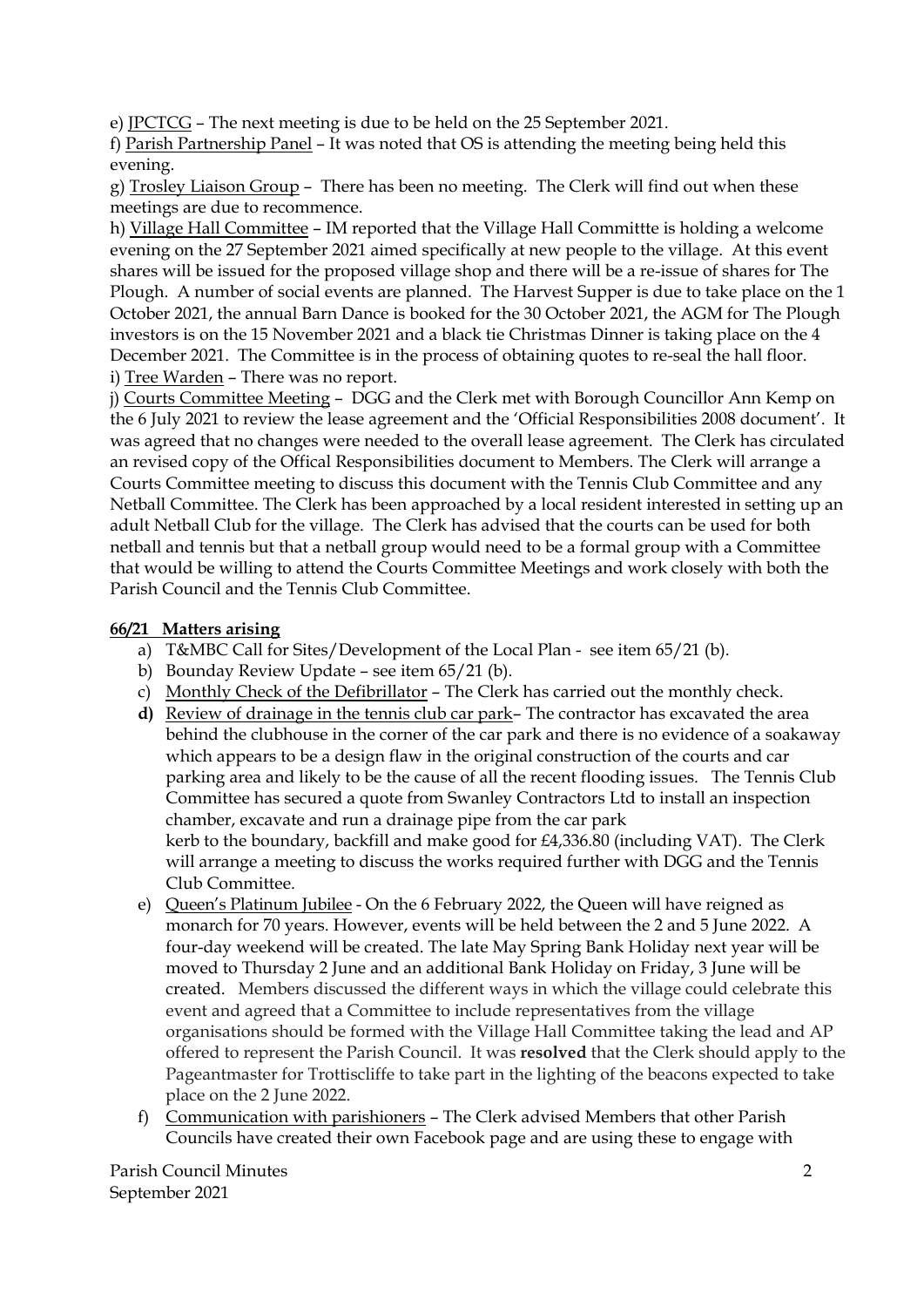parishioners. IM advised that the Village Hall Committee has a Facebook page and offered to find out if the Parish Council could post announcements on this or whether it would be better for the Parish Council to have its own Facebook page and then link to other village pages.

- g) T&MBC Waste Collection Service see item 65/21 (b).
- h) Presentation of KALC Awards arrangements The Clerk suggested and it was agreed to invite the winners of the 2020 and 2021 awards to the next meeting to collect their certificates.

## **67/21 Finance & Policies**

| a) Statement of payments to be made and income receive |
|--------------------------------------------------------|
| Balances as at 2 September 2021                        |
| £1,730.93                                              |
| £18,458.77                                             |
| (1)(1)<br>£                                            |
|                                                        |

 **Receipts:** Allotment Rent - £150.00

Payments to be made electronically from the Unity Trust Account

| Supplier                       | Description           | Amount    |
|--------------------------------|-----------------------|-----------|
| Mrs L S Goldsmith              | (Salary 4 weeks)      |           |
|                                | $(05/08 - 02/09)$     | £327.80   |
| Mrs L S Goldsmith              | (Clerks Expenses)     | £142.54   |
| Four Seasons                   | (Maintenance)         | £415.27   |
| David Goodworth                | (Allotment materials) | £290.65   |
| <b>Swanley Contractors Ltd</b> | (Allotment new meter) | £429.60   |
| Playsafety Ltd                 | (RoSPA inspection)    | £111.60   |
| <b>SLCC</b>                    | $(1/3$ membership)    | £ 61.67   |
| Viking                         | (New laptop)          | £656.35   |
| Kent Playing Fields            | (Annual Subscription) | £ $60.00$ |
| L S Goldsmith                  | (Domain)              | $£$ 20.00 |

## **National Savings Account – to transfer £8,269.07 from the Unity Trust Account to create a £10,000 Sinking Fund for the Courts Committee**

- b) Payments for authorisation : It was **resolved** that the above payments be authorised to be paid electronically.
- c) Clerks' Salary It was **resolved** that the Clerk will adopt the NALC Pay Award Scales introduced in April 2020 and be paid at level SCP 23. It was noted that the Clerk had not previously taken advantage of the pay award which came into effect in April 2020.
- d) Clerk's Conference 2021 It was **resolved** to share the £60.00 (including VAT) cost of the Clerk attending the virtual conference on the 28 September 2021.
- e) Proposal to switch email accounts Members **resolved** for the Clerk to open up new email accounts with a different supplier for the Parish Council. The website administrator is unable to stop the amount of SPAM the Clerk is receiving.

## **68/21 Members of the public**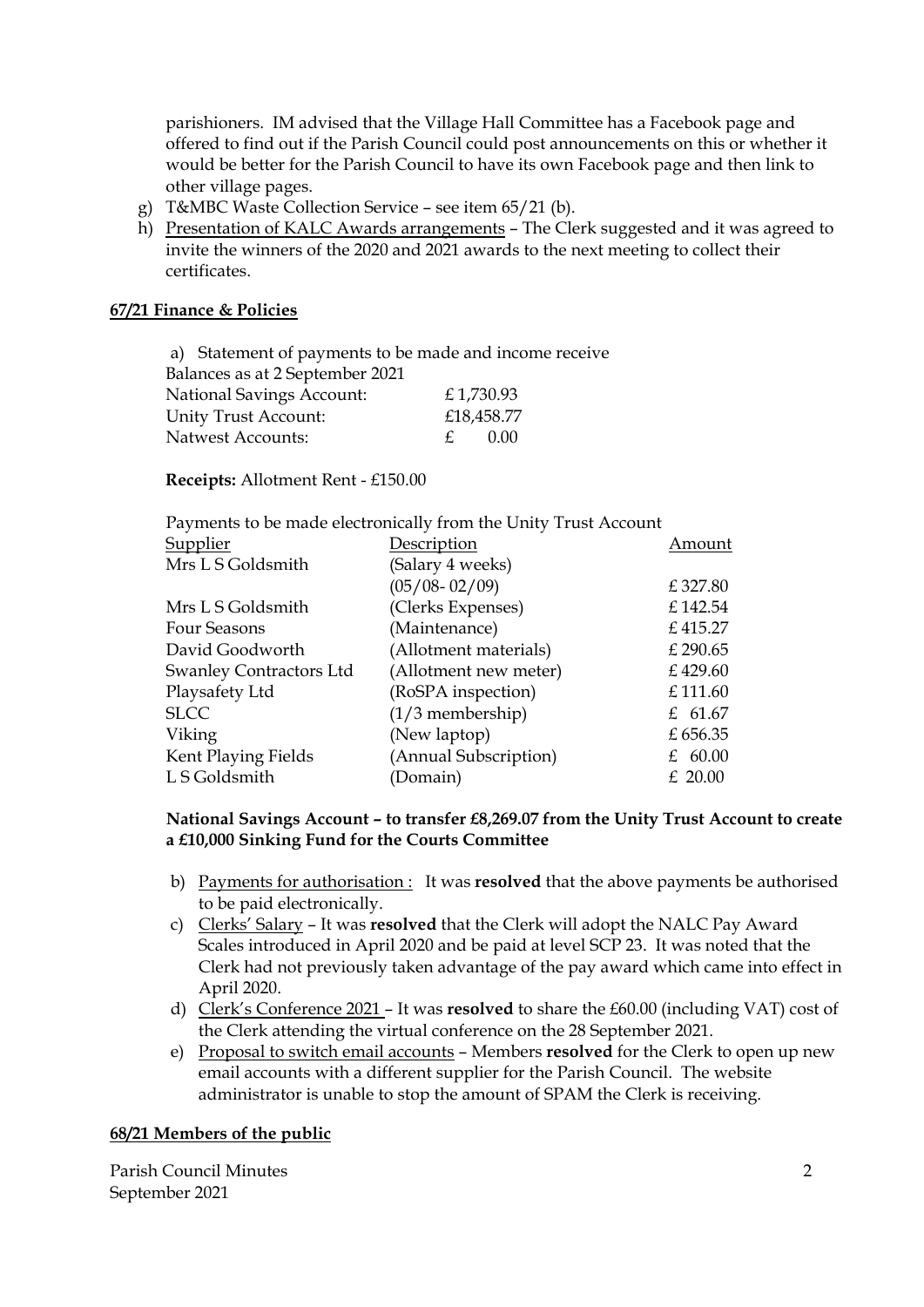Two members of the public thanked Members for allowing them to use the recreation ground for their wedding celebrations and offered to contribute £100.00 towards a village event. A member of the public explained that a group of women are considering setting up a village netball group and welcomed the support of the Parish Council.

# **69/21 Planning**

*21:09hrs DG declared a pecuniary interest and IM took over as Chair* 

- a) Applications: 1] TM/21/01864/FL – The Corner House, Church Lane, Trottiscliffe Side extension within permitted development. *Resolved: No objection*
- b) Applications received after distribution of the agenda: None received
- c) Approvals:
- d) 1] TM/21/01221/FL Littlefield Lodge, Pinesfield Lane, Trottiscliffe Demolition of existing single storey rear extension, erection of single storey rear extension, single storey side to accommodate boiler and conversion of integral garage to habitable room to include bay window to front elevation 2] TM/21/00978/FL – Coldrum House, Coldrum Lane, Trottiscliffe Construction of detached garden outbuilding to provide pool house for existing swimming pool and golf simulator room
- e) Refusals: None to consider
- f) Withdrawn applications: None to consider
- g) Planning Appeals: None to consider
- h) Other Planning Issues

1] Land behind 1 Green Lane, application Community Asset – The Clerk is waiting for an update from T&MBC

2] 21/00281/WORKH – Darrens Meadow Farm, Green Lane – alleged unauthorised work to form a new building. The Clerk has reported to Enforcement. Members remain concerned about the size and height of a building currently under construction on the site.

3] 21/00301/TRCAH - The Nursery, Taylors Lane – alleged unauthorised access and removal of a tree. The Clerk has reported to Enforcement.

4] Proposed lorry park at junction 2A off the M26 – see item 65/21 (a). A planning application is expected to be received this Autumn 2021.

# **70/21 Highways, Footways and Footpaths**

1] Reported Faults

i) MR185 where it joins Green Lane the footpath is impassable – the Clerk has reported

2) New faults to be reported

Footpaths in general and in particular from the Church are impassable due to vegetation

3] Highways Improvement Plan – It was noted that Clare Venner has taken over from Ian Grigor as the new Schemes Planning & Delivery Project Manager and will be the main point of contact for safety related schemes. The Clerk suggested and it was agreed to request a virtual meeting with Clare Venner to discuss the current Highways Improvement Plan for Trottiscliffe.

4] KCC Highways Asset Management Plan - Members noted with interest the recently circulated KCC Highways Asset Management Plan

5] KCC Road Safety Strategy Launch Vision Zero 15 September 2021 – Members agreed to notify the Clerk if they are able to attend this launch which can be attended in person or virtually